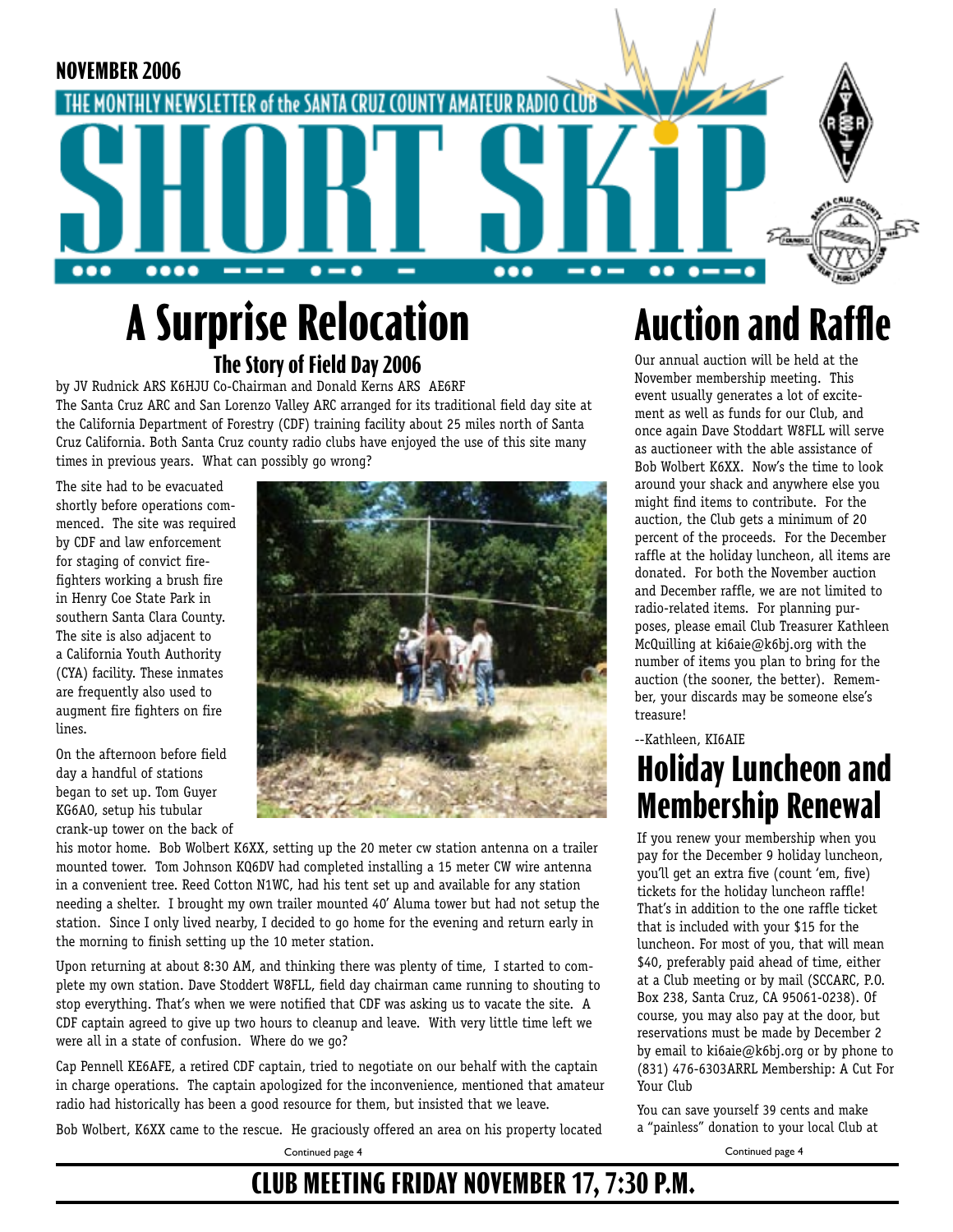

#### October 21

Your reporter was pleased to fill in as scribe for this session of Coffee Assisted Knowledge Exchange, though somewhat debilitated by a dental condition (now resolved), and is now laboring under the handicap of very sketchy note-taking. My profound appreciation to those who helped by filling in the gaps for me.

Those present included David Stoddart W8FLL, Larry Edler WB6MVK, Mike Furman N6IL, Al Marconett KM6VV, Carol Marconett KD6ZXL, Frank Carroll K6BDK, Wayne Thalls KB6KN, Rich Olsen W1WUH, Vic Linderholm AD6ID, Bob Wolbert K6XX, Art Lee WF6P, Reed Cotton N1WC, David White WN5Y, and Kathleen McQuilling KI6AIE.

Wayne brought a very large item that appeared to be an ostrich egg slicer according to some, although it was later

identified as a dinosaur egg slicer instead. Actually, it turned out to be a 160-meter air-gap variable tank capacitor. (This item made a second local appearance the following Saturday at the Wilder Ranch State Park Heritage Festival, where it did double duty as historical artifact--as it came from Melvin Wilder's amateur radio station--and display board support.)

Al demonstrated the MK4 sniffer, a 2-meter and 121 MHz specialized receiver for fox hunting by VK3YNG. It has an automatic, built-in attenuator (15 db steps up to 135 db). Received signal strength (RSSI) indication is provided by an audible tone that increases in frequency (pitch) with increasing signal level. Various AM and FM modes are available, including the above mode.

Sensitivity Better than -120dBm (about .1uV?).

http://www.users.bigpond.net.au/vk3yng/ foxhunt/foxhunt.html

Also displayed by Al was a "Tape measure

Fox antenna" for 2 meters. This antenna has flexible elements made from a metal tape measure to make trekking through the bush easier and safe for the

antenna. The antenna is optimized to have a good front-toback ratio ideal for fox hunts.

#### http://home.att.net/ %7Ejleggio/projects/rdf/tape\_ bm.htm

Dave brought some crystals whose innards were soon spread out for examination; it was touch and go whether all of the pieces would make it back into their proper places, but eventually everything was back where it belonged.



#### Whew!

Other topics of conversation included 160 meters (Dave), fire extinguishers (Larry), problems with an HQ-170 and ways of reforming old electrolytic capacitors using either a variac or a 200 watt light bulb (David). As usual, there was some discussion of operating systems, this time including Linux, Unix, and Apple.

Mikey was observed accessing the Internet to show some interesting LED displays.

Larry discussed with Wayne, Art, and Frank his adventures using the oxygen demand system as a USAF pilot in Lockheed P-80 fighter aircraft. "The oxygen regulator had a unique display showing when you were breathing. A set of flaps opened -- they looked like a pair of lips -- and closed to show flow. Many times the oxygen hose would become disconnected and result in pilot unconsciousness. This was not good if you were the only guy in the airplane." Art replied that this was old technology and in the late '50s, liquid oxygen replaced the

gaseous type. Pilots reported that when the regulator froze up, liquid oxygen flowed up into their masks and froze their faces. (There's always something!)



We were treated to a platter full of tasty rolls left over from a political gathering. Al took the last apricot jelly filled roll just as Art reached for it. Being an ex-submarine crewman and the gentleman that he is, he offered it to Art, who declined and settled for his second choice, a grape jelly roll.

Reed, arriving shortly before the gathering broke up, delivered a radiogram for FLL concerning the residents' being allowed to return to a Boulder Creek neighborhood. No details or confirmation that this was a "real" radiogram were immediately available.

Wayne gave out volunteer parking passes for the Wilder Ranch Heritage Festival. His exhibit was a great way to promote amateur radio in the context of Santa Cruz County history. Thanks, Wayne!



November 4 Cake The CAKE session today was very well attended (good to have Ralph W6ENE pres-

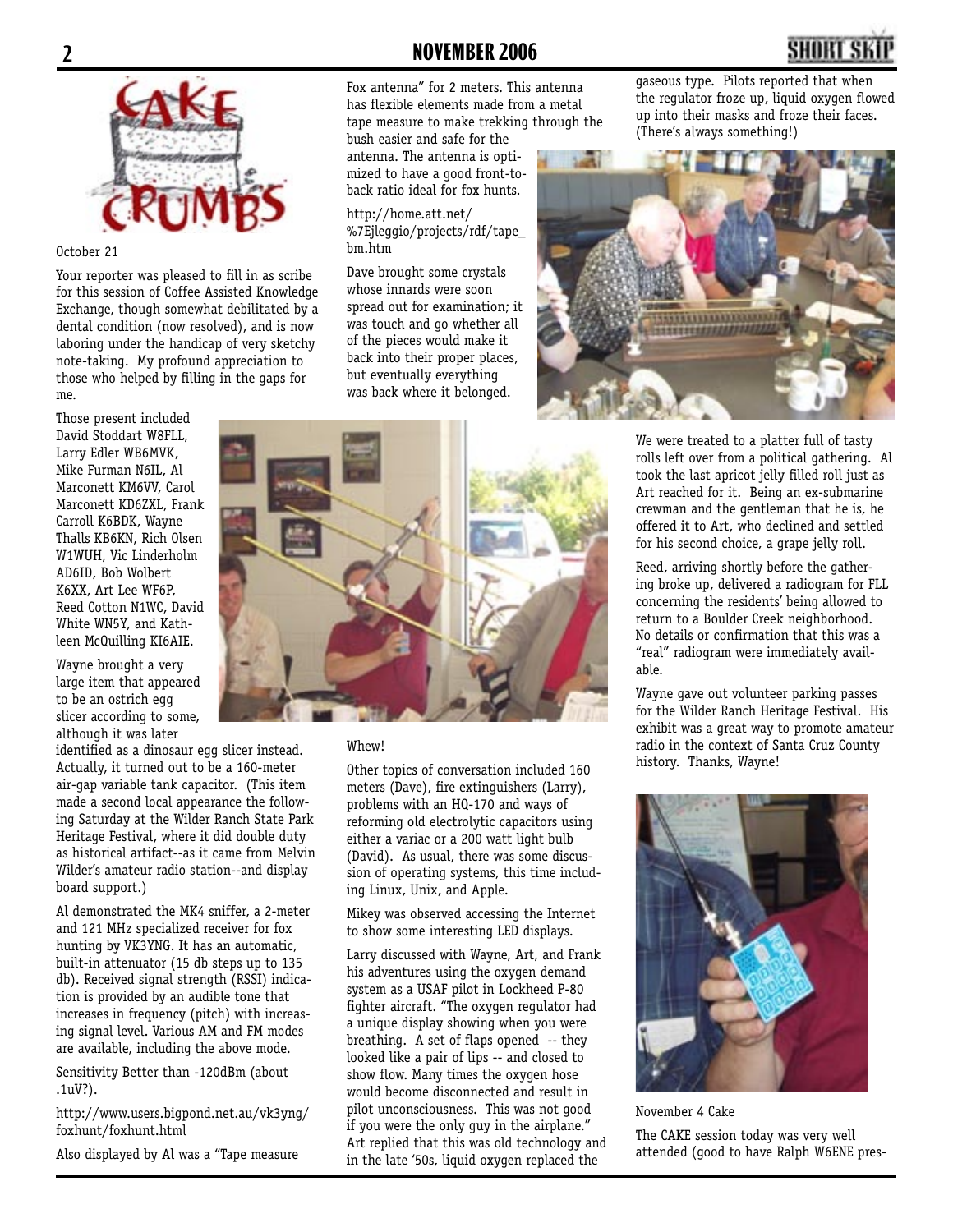# **2 NOVEMBER 2006 3**

ent and Pat AA6EG via Skype) and consequently many and varied topics surfaced.

Dave W8FLL mentioned a vintage Viking Thunderbolt amplifier and this lead directly to heavy duty power supplies. Commentary followed on Swinging and Resonant Chokes that are not often discussed these days. These are not obsolete concepts however and a helpful tutorial can be found here http: //www.geocities.com/SiliconValley/Pines/ 5440/supply.html

Bob (K6XX) explained his method of plotting the response of RX filters using a broad band noise source. Mikey (N6IL) spoke about capturing his computer youth by preserving data from old floppy (yes really floppy) disks. Remarkable is the decorative treatment of Mikey's laptop.

De-soldering components on a board can be a real pain Larry (WB6MVK) mentioned a soldering iron that includes suction. I want one!

An Orinoco Wi-fi card was exhibited that has a very tiny RF connector for use with an external antenna. These are MC series and use LMR100A coax. Many such items can be found on the web site operated by Freeman,Anderson&Bird. Check out http: //www.fab-corp.com/.

Today's mystery item was easily recognized as a pair of Ferrite chokes on a coax cable used to deal with TVI problems. Ron used this same technique back in the 50's to cut out RF pickup on transatlantic submarine cables. Yes some RF does reach the Ocean bottom, see other comments about the Skel-



ton radio Staion in the UK.

The most curious item, provided by Dr Barry Norris MD (NR6S), was a teaching aid for surgeons doing open heart surgery. Only steady hands need apply HI HI



Ron, W6WO, is in print in the November issue of QST (pp24). Congrats, Ron. His letter-to-the editor boosts the novel idea of his technical CAKE sessions. His suggestion may just catch on in other ham communities. Our CAKE meetings are excellent in that interesting technical matters are discussed, as well as the always entertaining, "What is this thing" displays. Many are museum pieces and all are passed around for a hands-on, eyeball inspection. Granted, some of the more weighty boat anchors are in position for viewing only as centerpieces. We meet at Gigi's bakery and coffee shop and so far, no ham gear has been brought in that requires the use of a hand truck. (Anyone have a shipboard Collins, rack-mounted transmitter and receiver combo?) Although I missed the November 4th CAKE meet, I'm sure that a good group of new and old faces were seen in attendance.

Another event I missed was led by Wayne Thalls, KB6KN. On Saturday, October 28th,

Ron (W6WO) showed the down converter portion of a R2Pro direct conversion radio. Ron intends to modify the design for use with sound card-based DSP. Winrad is one such DSP program http: //www.winrad.org/ and Rocky found on http://www.dxatlas.com/rocky/ is another. Try these free programs on the audio out of any RX.

DSP software like Winrad uses fancy math on two channels carrying identical information but 90 degrees out of phase. What then surfaced was a description by Richard (W1WUH) on the use of this form of signal processing to examine the behavior of carbon atoms. It was startling to learn that he did this back in the 60's. Can you imaging what it took to do FFTs in that era!

Just as incredible was Eric (K6EP) reporting that he is involved professionally with just this form of signal processing today at microwave frequencies. Many of you will also know that a combination of DDS signal generation, direct conversion and DSP is

he, Larry Edler, WA6MVK and Kathleen McQuilling, KI6AIE, set up an information table at the Wilder Ranch, the site of the county's first ham operator early in the last century, that seems like a long time ago. (Most of us were born in the last century!) About a decade or so ago our club put on a similar display, complete with an operating HF station. It was fun being there, demonstrating ham radio and operating cw and voice. Many of the visitors expressed great interest in ham radio. Of course at that particular time we had a captive audience as the operating table was adjacent to the long line awaiting a hay wagon ride.

One event I didn't miss was the Simulated Emergency Test (SET) of 10/21/06. Received a telcon from Frank Wyatt, N6FW, the evening before, asking me to participate. I told him that I had not made up any NTS messages in years. (We used to do this as a part of the SET.) He told me that things hadn't changed much. I agreed. In the morning I made up three NTS messages (How in the heck did we used to do the word count?) to friends I hadn't contacted for many years. During the SET, I found that we had not included this element for the session. Shucks. I did check in and monitored the remainder of the exercise. The team worked well together. Bob Wolbert, K6XX, kept us all well informed via the Resource Net.

an architecture increasingly adopted by the cell-phone industry.

For those with healthy appetites I recommend the article "Quadrature Signals Complex but Not Compicated" by Richard Lyons http://www.dspguru.com/info/tutor/ quadsig.htm

Finally today I want to acknowledge Frank (N6FW) who is always a keen listener and contributor. Frank is also remarkable in his ability to send CW at 18 wpm in spite of a handicap that would put ordinary folk out of action. Cheers Frank and his wonderful XYL Julie KC6DLE.

# **Tech License Class**

Peter Kyryl KE6RAX is organizing a Technicians license class to be held at the Santa Cruz Harbor District meeting room, on January 13 from 1-3pm. For more information contact KE6RAX or listen to the Monday K6BJ net.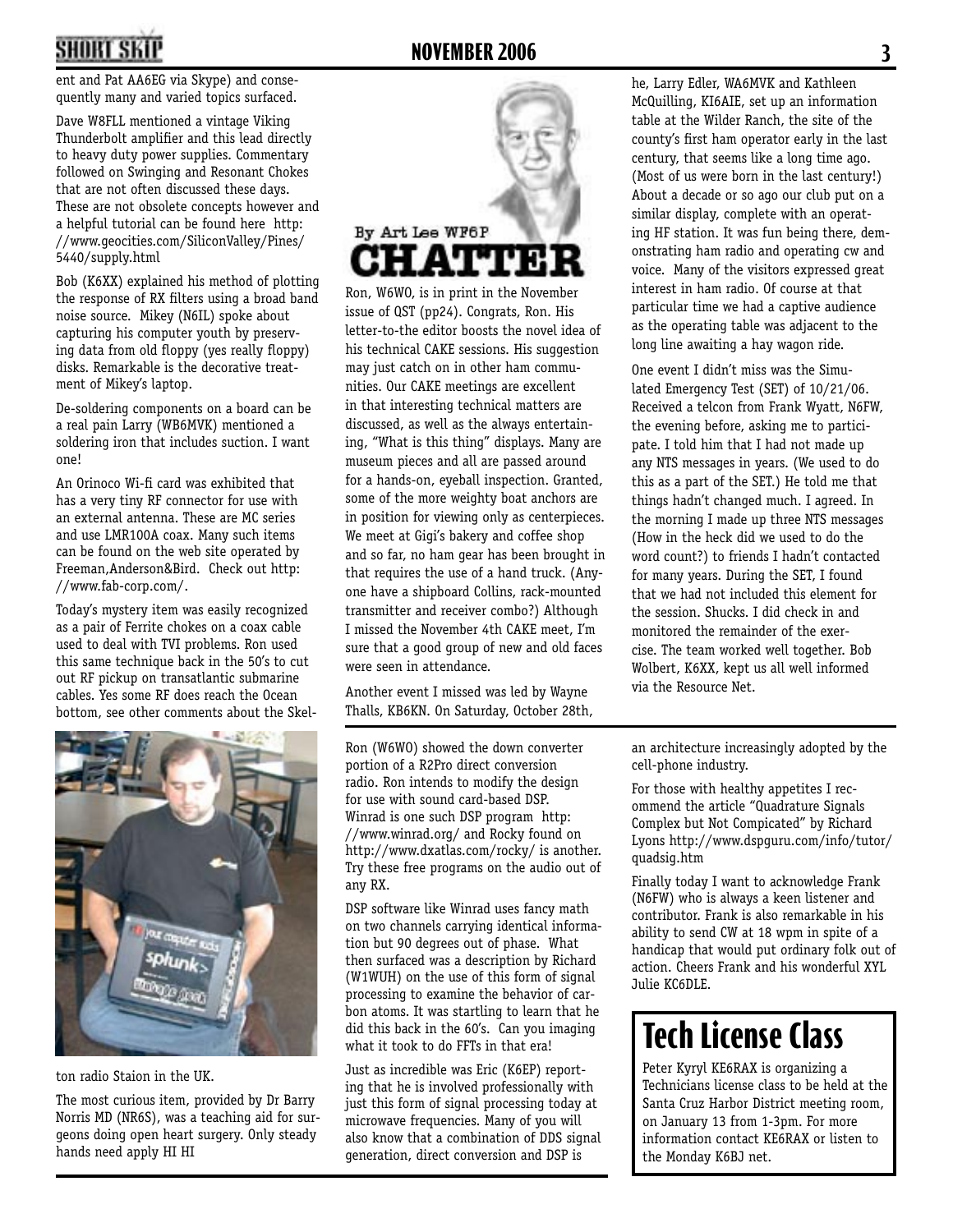near the now empty field day site. The equipment was hurriedly disassembled and moved to the new site. Setting up the stations, on an unprepared site, with very short notice turned into a very real emergency preparedness drill. Our efforts proved that we could setup stations rapidly under emergency conditions. With considerable help from many of the local hams, operations began at about 12:30PM.

Later that evening, when the barbeques were being attended to and some camaraderie was being enjoyed, a CDF battalion chief made an unexpected visit to our new site.

He also expressed his apology on behalf of the local headquarters of CDF. The extra points for the visit were also appreciated.

Our thanks to those assisting also included Ron Baldwin K6EXT brought an abundance of food and helped man the barbeques. Jay Bollenger KG6WIL came from more than 50 miles away. Roy Brayshaw took some great photos. Dr Barry Norris NR6S setup a 40 meter station in his pickup truck. Cap Pennell KE6AFE brought the ARES communications van. Donald Kerns AE6RF operated VHF, UHF, and 6 meters. Jeanette Dunn KI6AJJ a new ham had fun operating 15 meters. KG6YPK Cody Adams also assisted with the 10 meter antenna installation. There were many others who helped to make this a successful field day on short notice.

# **4 NOVEMBER 2006 5**

## **Seems it's a Family Affair**

The Skelton transmitting station is a radio transmitter site near Skelton, Cumbria about 8 km north west of Penrith UK.

The main purpose of it is shortwave broadcasting.

A VLF transmitter is also located there. It is used to transmit coded orders to submarines. It uses as its aerial a 365 metre high guyed steel lattice mast, which is insulated against ground and is the second tallest structure in the UK. The transmitter went into service in 2001 and is the successor to GBR at Rugby VLF transmitter, which was shut down on April 1, 2003.

PS. Are Short Wave radio genes inherited?

—Ron Skelton (W6WO)

# **Treasurer's Report**

At the October 2006 Board of Directors meeting, Treasurer Kathleen McQuilling, KI6AIE, reported that the SCCARC treasury had \$4675.25 in cash and bank accounts. At that time all financial obligations had been met, including the annual equipment insurance premium.

## **Nominations for Special Recognition**

The Board of Directors are soliciting nominations for acknowledgement of outstanding contributions to the Club. Recipients will be honored at the December holiday luncheon. Nominees do not need to be Club members. Please email your nomination, with a brief description of the contribution, to our Club Treasurer, Kathleen McQuilling, at ki6aie@k6bj.org no later than Monday, November 20.

#### **Renewal continued**

the same time by joining ARRL or renewing your ARRL membership through the Santa Cruz Count Amateur Radio Club. Just bring your check, made out to "SCCARC" instead of "ARRL," along with your ARRL membership form, to the next Club meeting. We will send ARRL your paperwork and dues (less \$15 for a new membership or \$2 for a renewal).

HRO Discount for Club members SCCARC members are eligible for a 5 percent discount at HRO in Sunnyvale on any purchase over \$20 excluding radios. Show them your current membership card once and they will update their database for future discounts.

—Kathleen, KI6AIE, SCCARC Treasurer

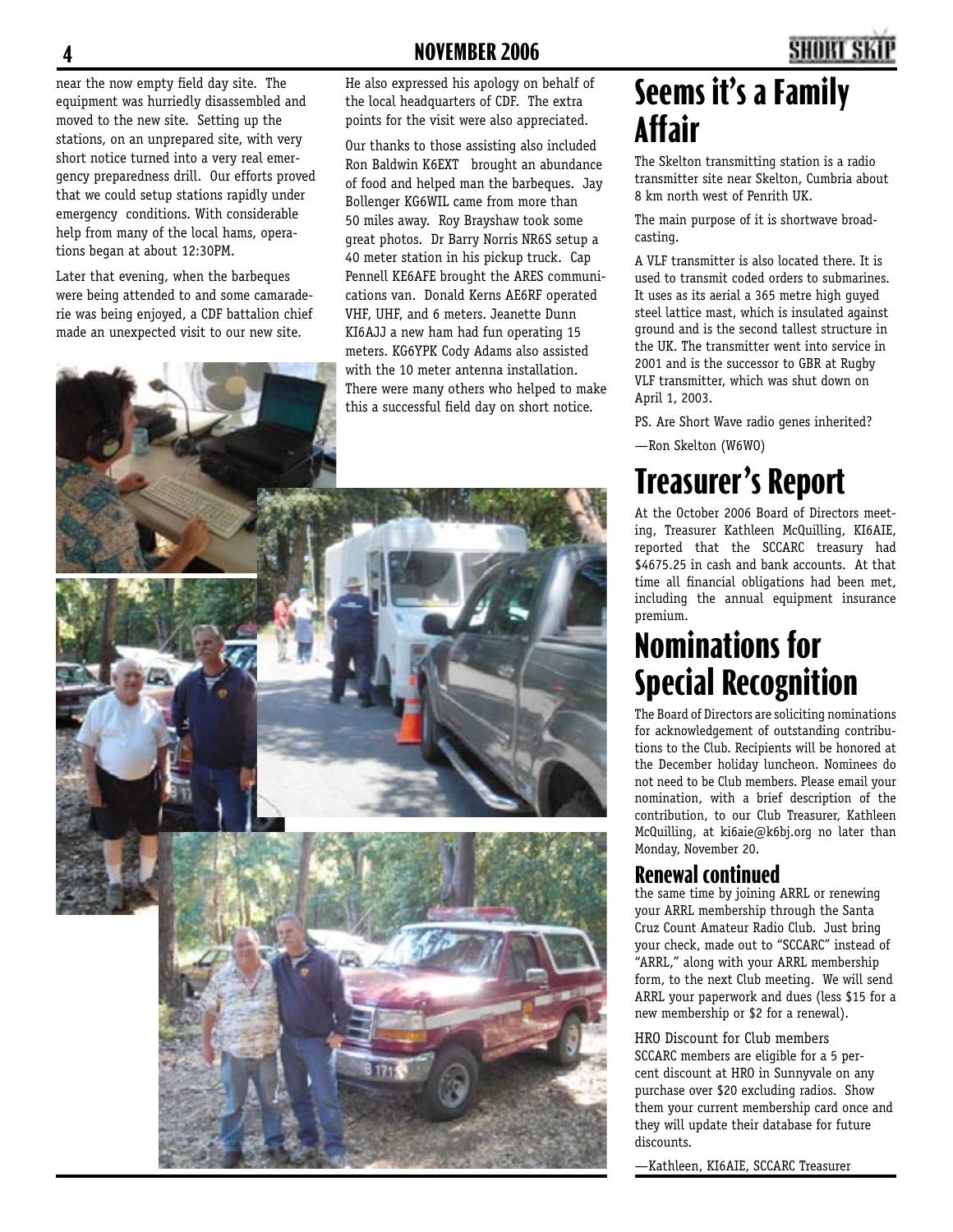# **The Wild Bunch on the Ranch**

Wayne Thalls, KB6KN

On Saturday October 28, a small band of local hams gathered to participate in the Wilder Ranch State Park annual Harvest Festival event. This provided a rare opportunity to familiarize folks with our hobby. We like to think everyone knows what ham radio is about. The fact is that few people have any real knowledge of the hobby. Events like this are important for validating our continued occupancy of radio spectrum. They are also crucial for recruiting newcomers to our ranks.

Kathleen McQuilling, KI6AIE and her friend David White, WN5Y, from Pampa, Texas, joined me. Larry Edler, WB6MVK joined us too.

The purpose of our participation was to demonstrate the historical role of ham radio on the Wilder Ranch. Our exhibits demonstrated how electronic digital communication began more than 150 years ago, predating wireless. Hams played a major role in this evolution.

I had several interesting conversation with visitors during the day. One was with a mother accompanied by her two young daughters. She was quite interested in the antique communications modes. During our chat, I learned that she was an engineer working on communications satellites with Loral in Palo Alto (the old Philco-Ford operation). After studying some sample QSL cards, she asked who had relayed my communications with Siberia, Norway, and New Caledonia. She was flabbergasted to learn that this communication had been direct, benefiting from ionospheric bounce. We discussed grey lines and propagation fore-



# **A Technology Timeline**

- 1837 Morse patents first electrical telegraph system (electronic digital communications)
- 1858 Underwater telegraph cable connects England and U.S.
- 1861 Transcontinental telegraph provides high-speed communications
- 1862 Telegraphic communications first used in combat. U.S. Civil War
- 1874 Alexander Graham Bell develops telephone
- 1899 Marconi patents wireless in England
- 1901 First transatlantic wireless signal
- 1905 Estimated 150 amateur wireless stations on the air in U.S. Most other stations are military or maritime.
- 1912 HMS Titanic sinks. First major demonstration of value of wireless telegraph
- 1913 Amateurs provide emergency communications during severe Midwestern floods
- 1914 American Radio Relay League founded to form a network of amateur wireless relay stations
- 1915 Transcontinental telephone service begins
- 1916 Santa Cruz County Amateur Radio Association founded
- 1917-18 World War I Amateur operators called to military service to fill critical need for qualified technical personnel
- 1919 Heald College offers maritime wireless operator training at its Santa Cruz campus
- 1920 Amateurs account for 2 out of 3 U.S. radio stations
- 1921 First play-by-play broadcast of a baseball game
- 1927 Amateur radio station W6YG established at Santa Cruz High School
- 1921 Santa Cruz amateurs host a convention of wireless operators
- 1921 Melvin Wilder acquires wireless equipment for first station
- 1922 Amateurs provide critical emergency communications during severe Midwestern winter storms
- 1924 First Presidential broadcast from the White House
- 1929 First demonstration of color TV, by Bell Laboratories
- 1931 Amateur radio station installed at U.S. Naval Reserve unit in the Santa Cruz Veterans Memorial Building. Most members of the unit were licensed hams. Most would be called to duty in WWII.
- 1932 Amateur operators provide emergency communications during flash floods in Tehachapi Pass, California.
- 1936 Amateurs provide emergency communications during the Great Flood of 1936, which devastated the Eastern and Midwestern U.S.
- 1941 Pearl Harbor. Amateur stations ordered to shut down
- 1941-45 World War II Amateur operators called to military service to fill critical need for qualified technical personnel
- 1969 The beginnings of the Internet
- 1989 Amateurs provide vital Loma Prieta earthquake communications supplementing failed normal resources.
- 1991 SCCARC 75th anniversary special event station at Wilder Ranch July 4 bash
- 1992 Students conduct amateur radio communications with space shuttle Endevour, STS-47. Sponsored by the Santa Cruz County Amateur Radio Club

casting. She turned to her eleven-year old daughter to point out that the screensaver on their home computer shows grey

> lines, as well as trajectories of scores of satellites.

The working key and telegraph sounder fascinated another visitor. I learned that he was an RF engineer working on wireless

devices over the hill. His transceivers are tied to the Internet.



The two code practice oscillators were especially popular with the youngsters. Isn't that also ironic?